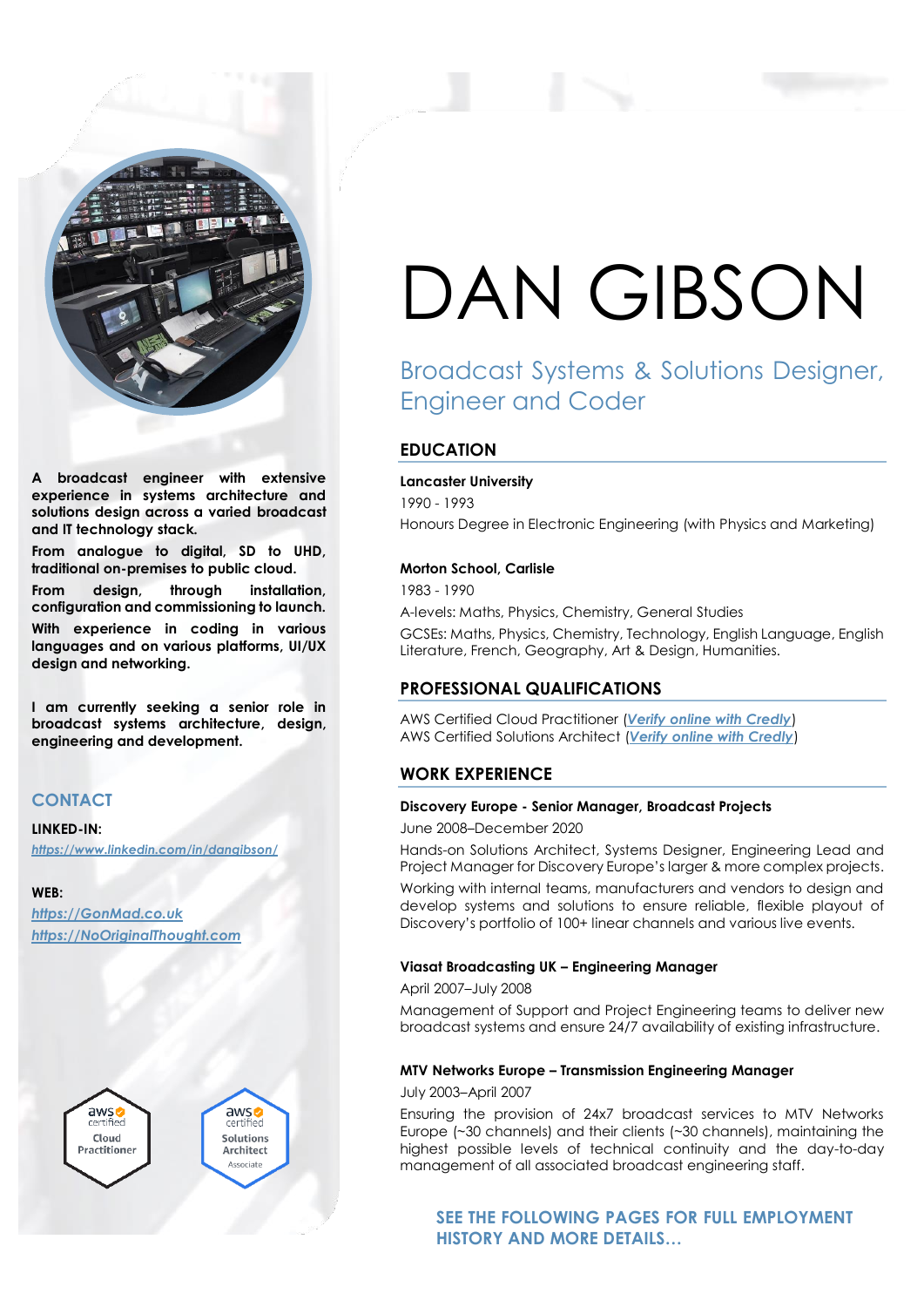# **PERSONAL DETAILS**

**Name:** Dan Gibson **Nationality:** British

**Location:** Middlesex, UK **Languages:** English (native). Some Italian & French

# **INTRODUCTION**

For the last twelve years I have been leading the engineering design and implementation of Discovery Europe's larger and more complex broadcast projects and events. From requirements gathering, overall systems architecture, detailed design, project implementation, rollout, documentation and handover to operations and support, I have been involved at every stage leading the engineering effort.

Throughout almost thirty years in the broadcast industry I have had to constantly evolve my skillset and have consistently shown that I am able to adopt and adapt to new technologies quickly and effectively. Most recently this has involved migrating a multi-channel, multi-language, traditional on-premises, linear playout system to a public cloud based system adopting SaaS and IaaS technologies and integrating this with existing business systems and workflows.

My roles with both broadcasters and manufacturers, coupled with my insistence on close working with operations and support teams, has enabled me to deliver innovative solutions that have streamlined operations while still allowing for a smooth transition.

As well as both a deep and wide technical knowledge of broadcast engineering, I also have experience managing both project and support teams and am comfortable communicating, both verbally and through documentation and presentations, with all technical levels and all levels of seniority from junior non-technical staff to senior engineers and C-Suite leaders.

# **AWARDS & ACHIEVEMENTS**

# **2018-2019 Technology & Engineering Emmy Award**

Personally recognised for contributions to "Pioneering Public Cloud Based Linear Media Supply Chain" as lead UK engineer on the Discovery Cloud Playout project.

# **WXYZ, WJBK, & KTLA – USA HD Firsts**

In October 1998 I installed and put on air the U.S.A.'s first fully operational High-Definition digital TV service. The station was WXYZ, an ABC affiliate in Detroit, Mi. The system installed was an NDS E5810 encoder/compression system running at a 720p60 resolution.

This was followed two and a half days later by WJBK Fox 2, Detroit's second fully operational HD digital TV station (although they were actually first to broadcast an HD digital signal from pre-encoded material).

A couple of weeks later, I also installed California's first HD digital TV service - Los Angles' KTLA 5, a Warner Brother's affiliate, and part of the Tribune broadcasting group. This station was the only station to broadcast direct to the 1998 SMPTE (Society of Motion Picture and Television Engineers) Conference in Pasadena, Ca. just prior to the nation-wide official launch date for digital TV on 1st November. The broadcast showed the historic return to space of senator John Glenn in the live Shuttle launch from the Kennedy Space Center in Florida. It was broadcast in 1080i resolution, the highest resolution available at the time from any digital TV system.

# **Obtaining my PPL**

In April 2001 I finally obtained my Private Pilots' License. A long standing life goal since a trial lesson in 1998 that I had been unable to achieve due to work commitments.

# **DEVELOPMENT LANGUAGES AND TECHNOLOGIES**

C, C++, Java, lua, Object Pascal, HTML, JavaScript, XML, JSON, CSS, PHP, Perl, SQL, VisualBasic, linux shell scripting (sh, bash and csh), Windows, Linux, Android.

# **SELECTION OF ADDITIONAL FORMAL TRAINING**

Systems Operations on AWS, Architecting on AWS, SMPTE 2022, Oracle 8i DBA, Informix database management and SQL, TCP/IP Networking and Internetworking, C Programming in a Unix environment, Web Technologies (incl. XML, Server- and Client-side programming), Sony FlexiCart Mechanical maintenance.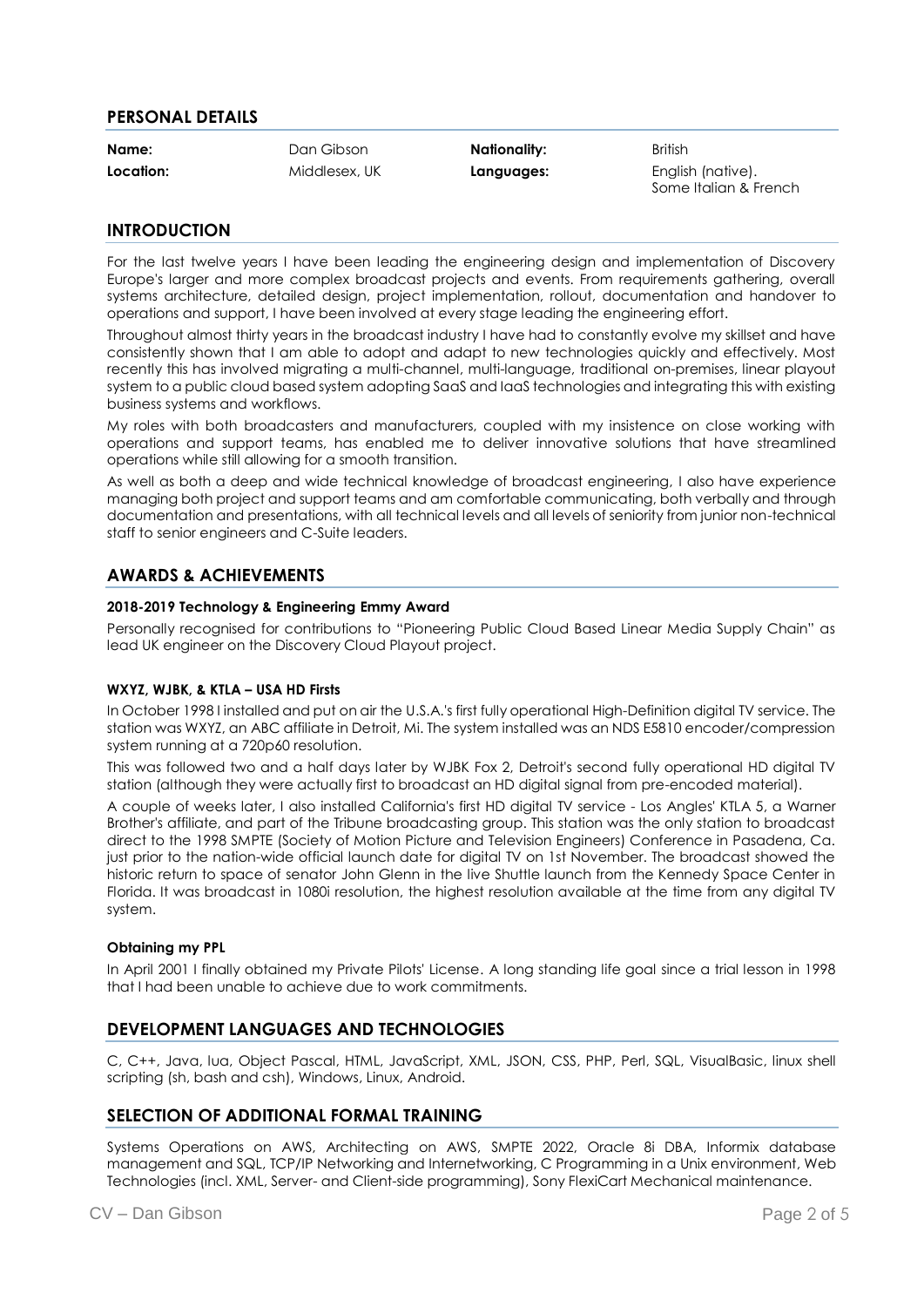#### **June 2008 – December 2020 SENIOR MANAGER, BROADCAST PROJECTS** DISCOVERY FUROPE, LONDON, U.K.

Despite the title, this role was a very much hands-on, technical, solutions architecture and design role involving:

Design and build of broadcast systems plus project management (including budgeting) and management of project engineers, contractors and suppliers as required.

Responsibility for the engineering design and delivery of the larger and more complex broadcast projects in London.

Engineering lead for the overall systems architecture of these solutions pulling together relevant teams from IT and networking specialists, workflow specialists, operations and content and then overseeing internal technical proposals, detailed design and implementation (including progress reporting and ongoing BRAG risk assessments etc.)

Work with vendors/manufacturers to identify, develop and/or design products and solutions to successfully deliver the projects.

Ongoing second line support and training/mentoring for support engineers and operations.

Development/coding of small bespoke software applications and user interfaces to meet engineering and other department needs.

# **ACHEIVEMENTS OF NOTE**

- Cloud Playout migration: Key contributor to the cloud architecture and workflows design particularly around multi-language processes (language selection and schedule processing and delivery) and automated continuity graphics workflows and systems. On-premises baseband and monitoring system design and build. I was the only UK broadcast engineer assigned to the project during the design and build of this system and I received personal Emmy awards recognition for my contribution.
- Design and coding of Transmission Master Control / Presentation Control software control surface based on the Rascular *Helm* platform to replace physical control surfaces for five broadcast systems (routing, branding, voice-over, ARCing and additional on-air graphics).
- HD/SD Hybrid and Format Agnostic channel architectures design and deployment reducing need for multiple versions of content and reducing time to launch.
- HD Foundational project converting all playout to HD capability.
- In service core video router (512<sup>2</sup>) replacement (nVision) and integration.
- London Technical Operations Centre design and build.
- Playout systems design and implementation for major live events such as Nik Wallenda's Skywire and Skyscraper and Joby Ogwyn's cancelled Everest Jump Live. Including specification, design and build of the ad hoc live baseband feed conditioning systems and preparation of feed conditioning procedures still in use today on every cloud playout live event.

## **SOME KEY TECHNOLOGIES** (This list is not exhaustive)

- SDI (SD, HD), MPEG2, h.264, UHD, h.265/HEVC, RIST
- Amazon Web Services.
- Evertz *Overture*, *MVIP*, *EXE*, *IPX*, *Mediator* (MAM & automation) and modular systems.
- *MediaProxy* compliance recording.
- Omneon *Spectrum* video servers.
- Rascular *Helm* Broadcast Control System.
- Omnibus *Colossus* play-out automation.
- Miranda *Imagestore* branding.
- PixelPower *Clarity* graphics systems.
- ClassX *Liveboard* graphics systems.
- Screen subtitling.
- Windows and Linux (incl. the usual PC office software applications plus *AutoCAD*, *MS Project*, *Visio, After Effects*)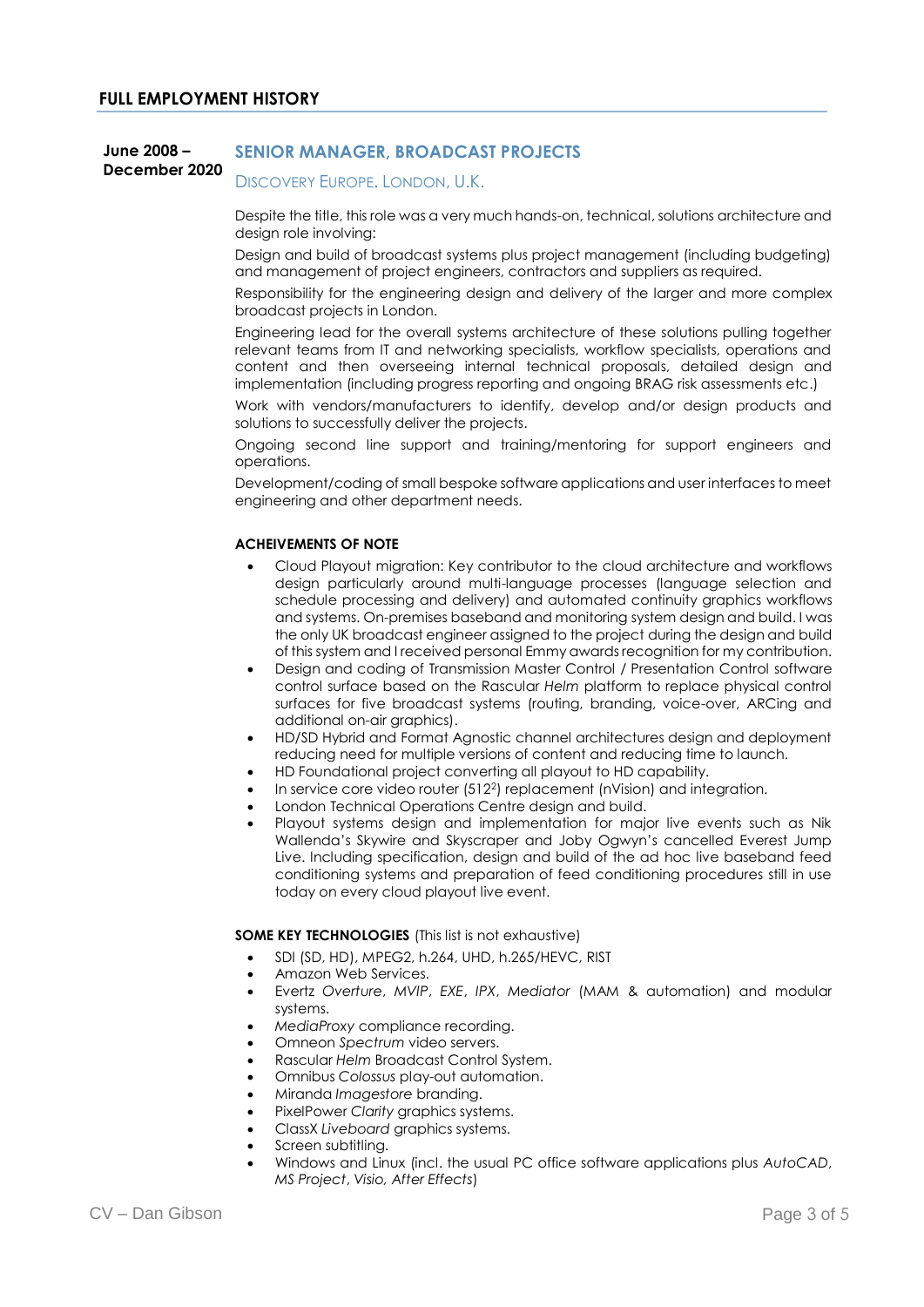### **April 2007 – July 2008 ENGINEERING MANAGER** VIASAT BROADCASTING UK (MTG). WEST DRAYTON, U.K.

Management of the engineering team responsible for ensuring the availability of technical systems and infrastructure providing 24x7 television broadcast, post production and ancillary services. Work allocation, recruitment, freelance and contract hiring, budgeting etc.

Management of engineering projects at a high level (generally Programme Manager level involvement) and delegate projects and project tasks within the engineering team to ensure delivery on time and within budget constraints.

Design and cost new installations and system improvements.

Creation and implementation of new procedures and documentation standards.

#### **July 2003 – April 2007 TRANSMISSION ENGINEERING MANAGER**

# MTV NETWORKS EUROPE. LONDON, U.K.

Management of a team of twelve engineers comprising 8 shift workers and 4 day / project engineers.

Overseeing all broadcast systems ensuring service continuity of approximately 60 24x7 TV channels from 4 transmission areas, 3 studio facilities, post production facilities, a master control room, and other associated technical areas.

Overseeing the installation of new systems and expansion of existing systems for new channel launches, channel enhancements, and technically complex live shows.

Co-ordination, motivation, and development of staff in an ever changing and expanding engineering environment, including annual appraisals and objective setting, and day-today work allocation and prioritisation.

Working with the Head of Operations and Engineering to ensure the department operates within budgetary constraints.

Management of the implementation of new technological developments.

# **ACHEIVEMENTS OF NOTE**

- Overseeing the faultless transmission of, and managing the team responsible for, the transmission of four successive MTV Europe Music Awards (2003-2006) – including the multi-venue Rome event - with a potential audience of one billion people, and including MTV Europe's first HD broadcast.
- Specification and functional design assistance for Audio Description decoder/mixer card in Axon Synapse range in conjunction with Axon and the BBC.
- The design and specification of new EBU teletext subtitling functionality on the *Publitronic Indigo* platform including integration of control protocol. Subsequently implemented across MTV's Sky and Freeview platform channels (MTV, VH1 and TMF brands) and made available to other *Pulitronic* (now part of *GV*) customers.
- Design and implementation of common control protocol for on-screen interactive graphics systems. This was launched across numerous MTV, VH1 and TMF channels across Europe with two distinct interactive entertainment systems (*Yarosa Entertainment* and *Siren*).

# **ADDITIONAL INFORMATION**

Member of the 'Playout and Broadcast Taskforce' set up to investigate and make recommendations on the future direction of the German music TV channels after MTV's acquisition of Viva Media.

Core member of the team set up to investigate, plan, and implement the replacement and expansion of video server and automation systems within MTV Networks Europe's main playout area (serving 30+ 24x7 channels).